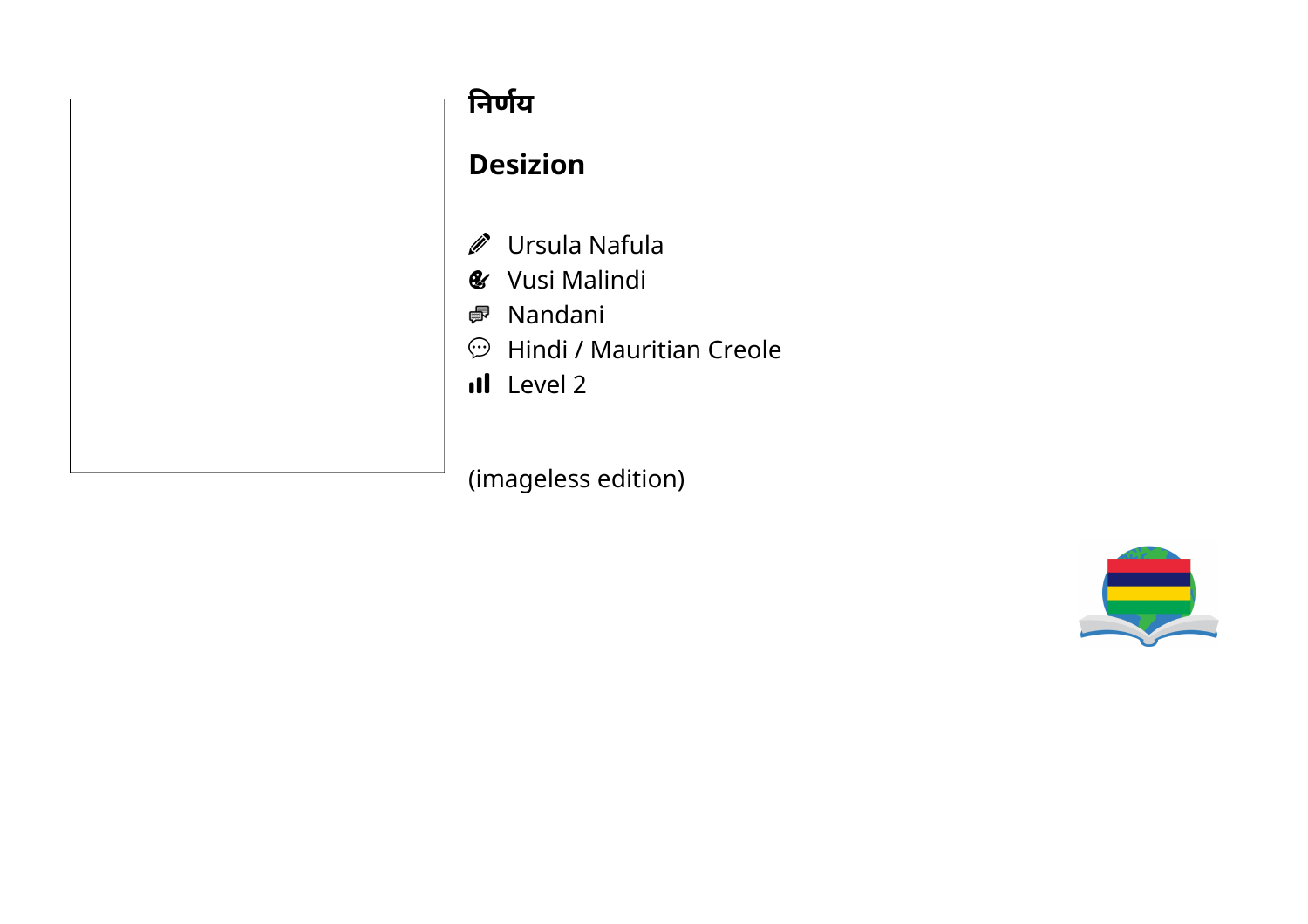मेरे गाँव में बहुत सारी समस्याएँ थी। हमें नल से पानी लेने के लिए बहुत लंबी पंक्ति में खड़ा होना पड़ता था।

Mo vilaz ti ena boukou problem. Nou ti pe met lake pou al rod dilo dan enn sel robine.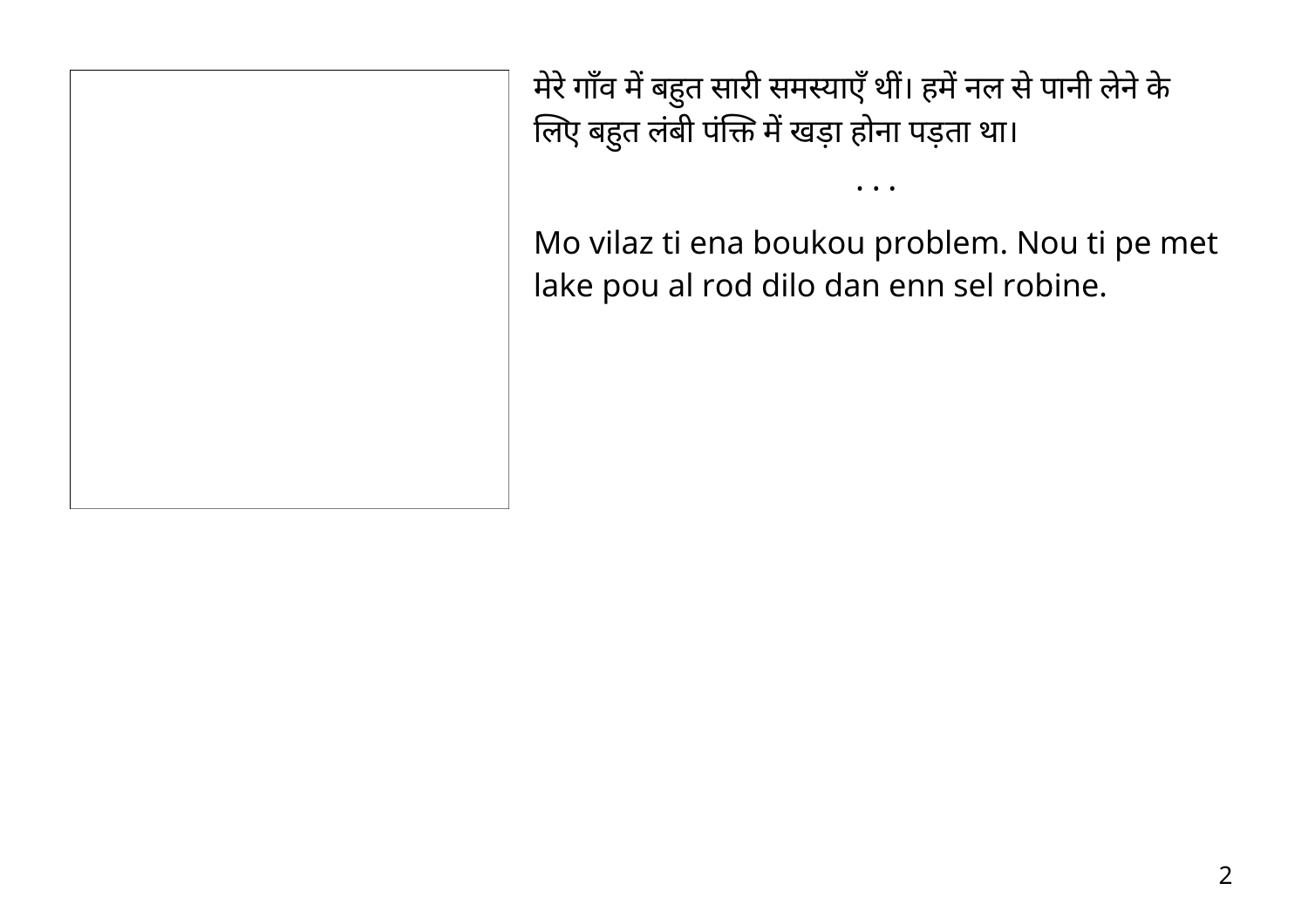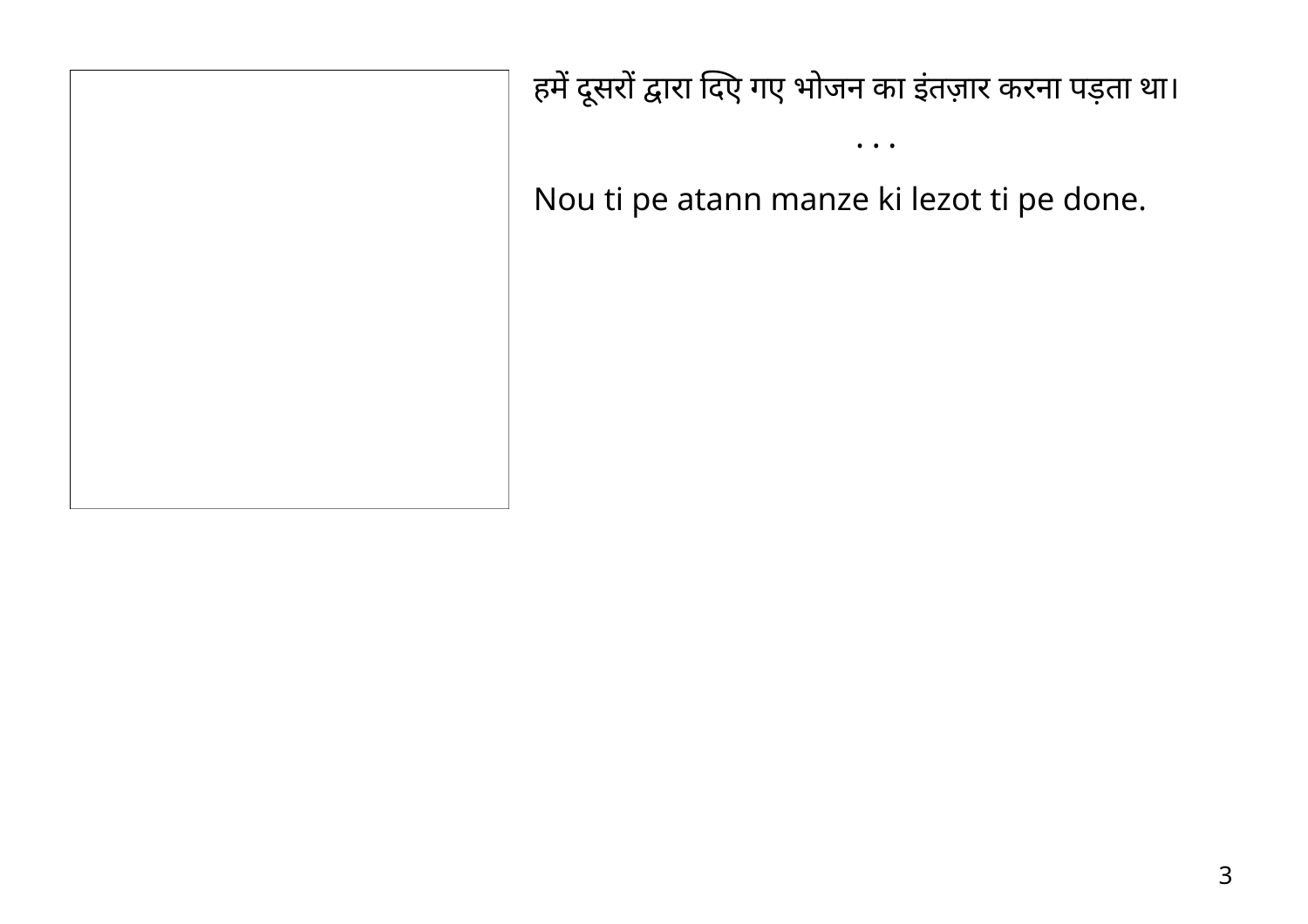चोरों के कारण हमें अपने घर जल्दी बंद करने पड़ते थे।

Nou ti pe met lake dan laport boner akoz voler.

 $\bullet\quad \bullet\quad \bullet$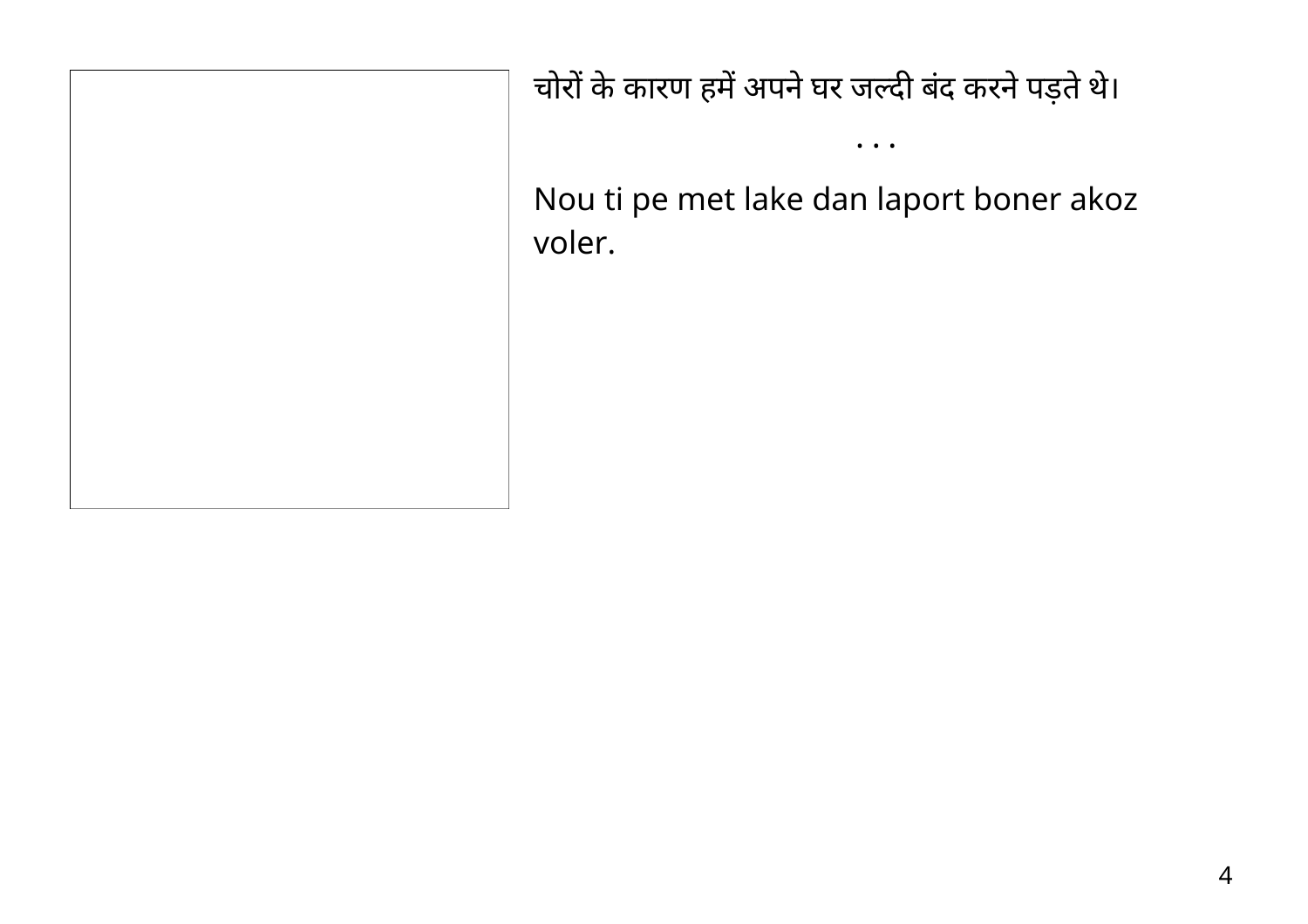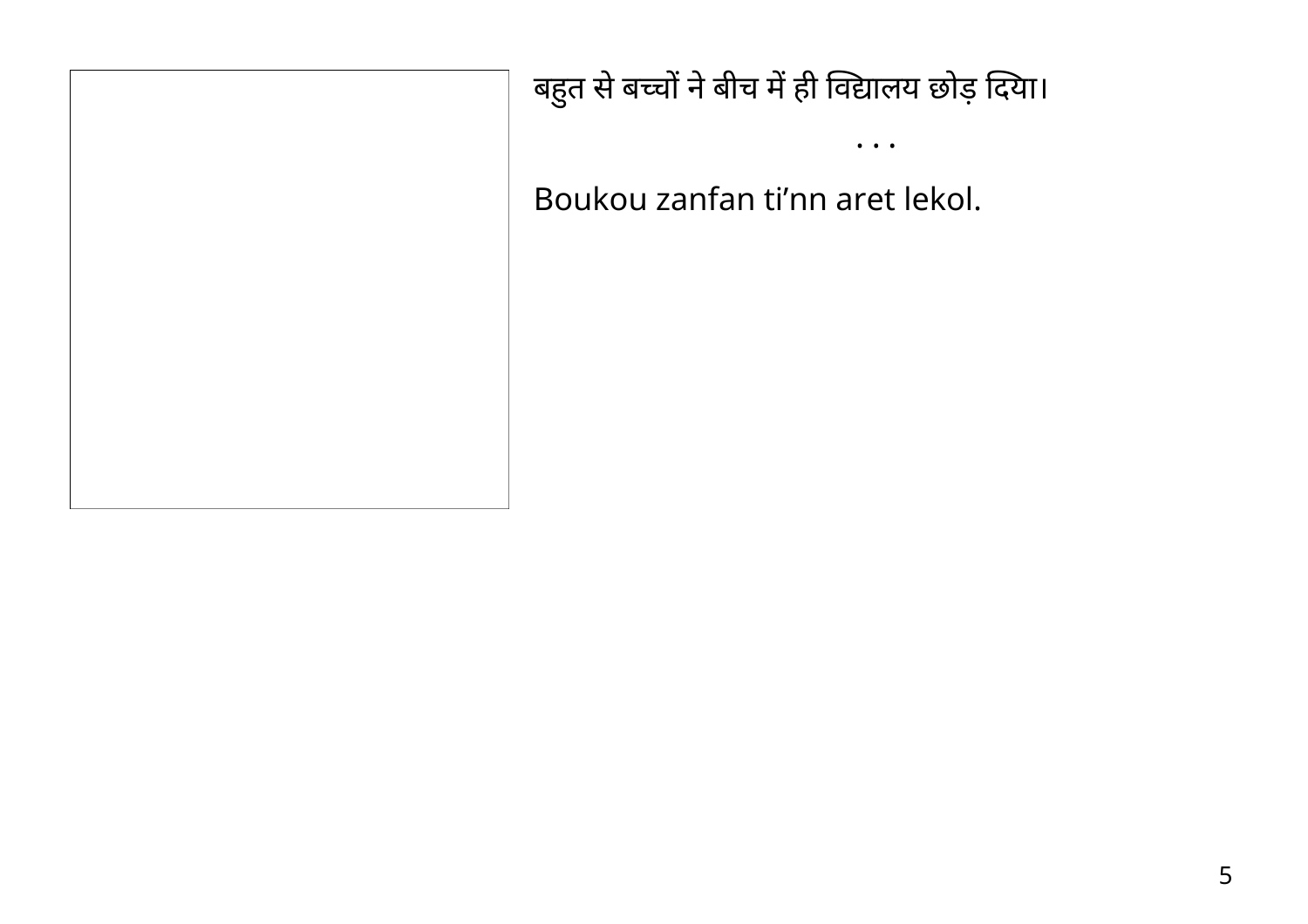कम उम्र की लड़कियाँ दूसरे गाँव में नौकरानी का काम करती थीं।

Bann zenn-fi ti pe travay kouma servant dan bann lezot vilaz.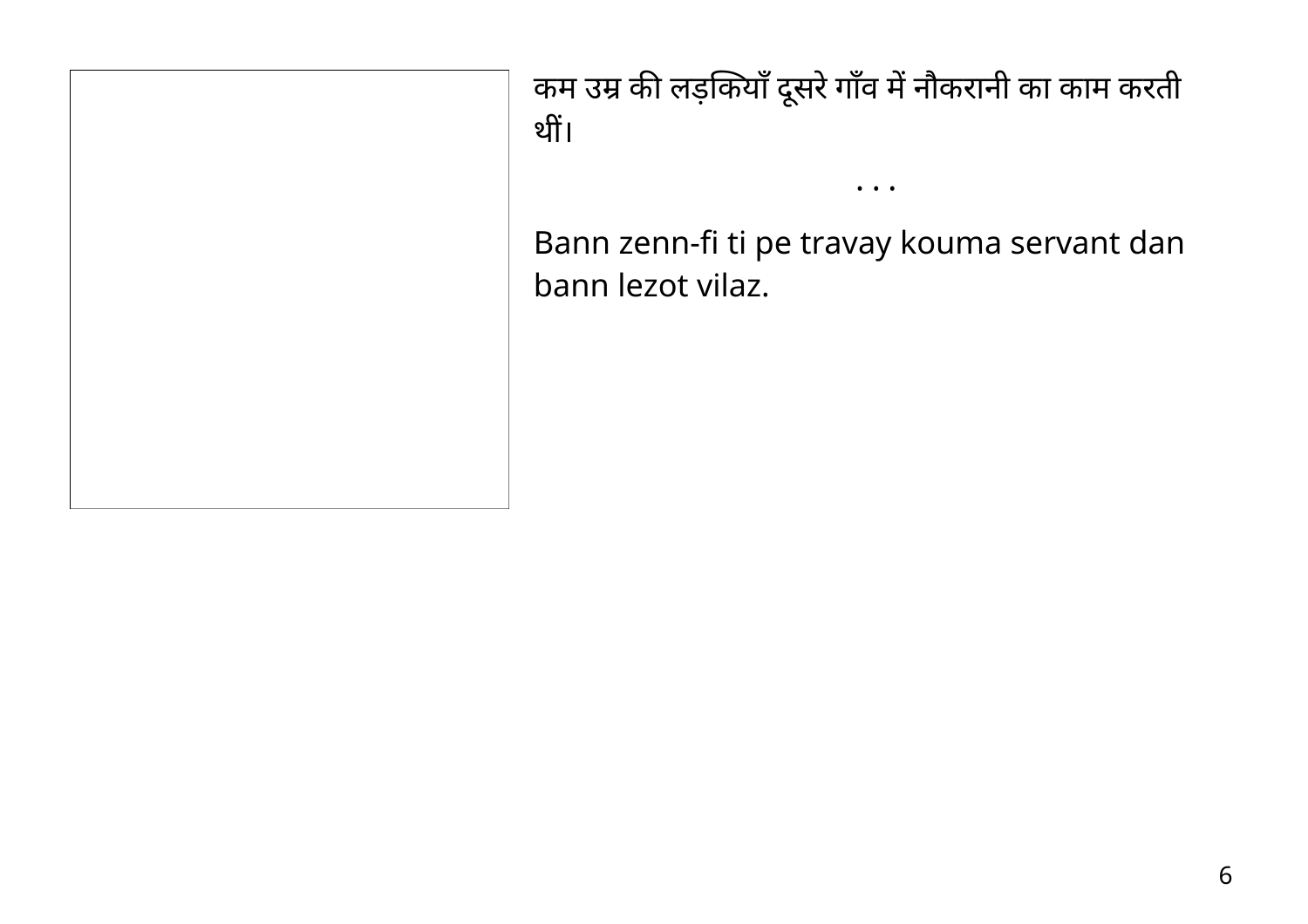कम उम्र के लड़के गाँव में घूमते रहते थे जबकि बाकी दूसरों के खेतों में काम करते थे।

Bann zenn-zan ti p promne otour vilaz pandan ki lezot ti pe travay lor bann laferm dimounn.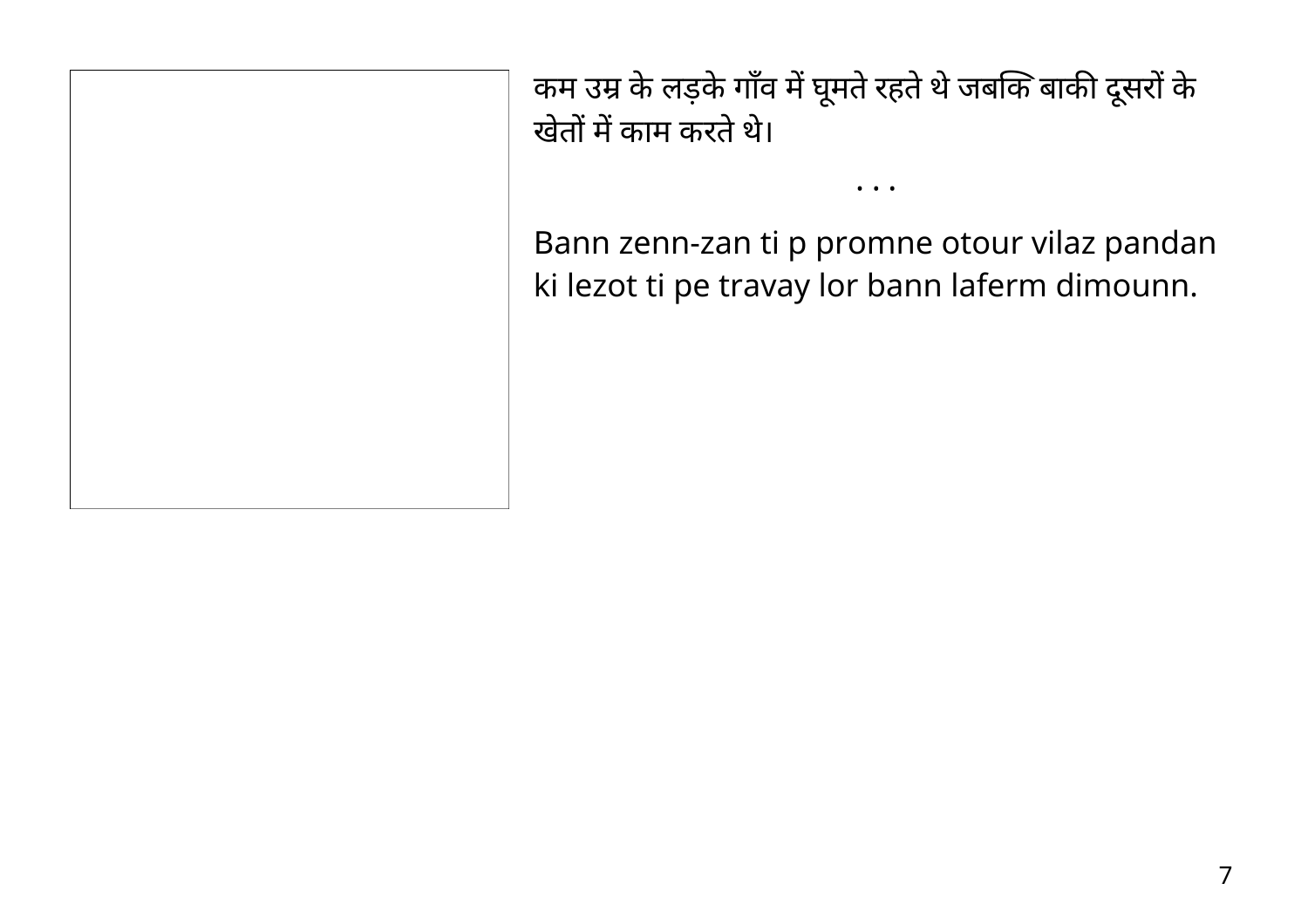जब हवा चलती तो बेकार पड़े कागज़, पेड़ों और बाड़ों से लटक जातेथे। • • • Kan divan ti pe soufle, bann bout papie ti pe tas dan pie ek fennsing.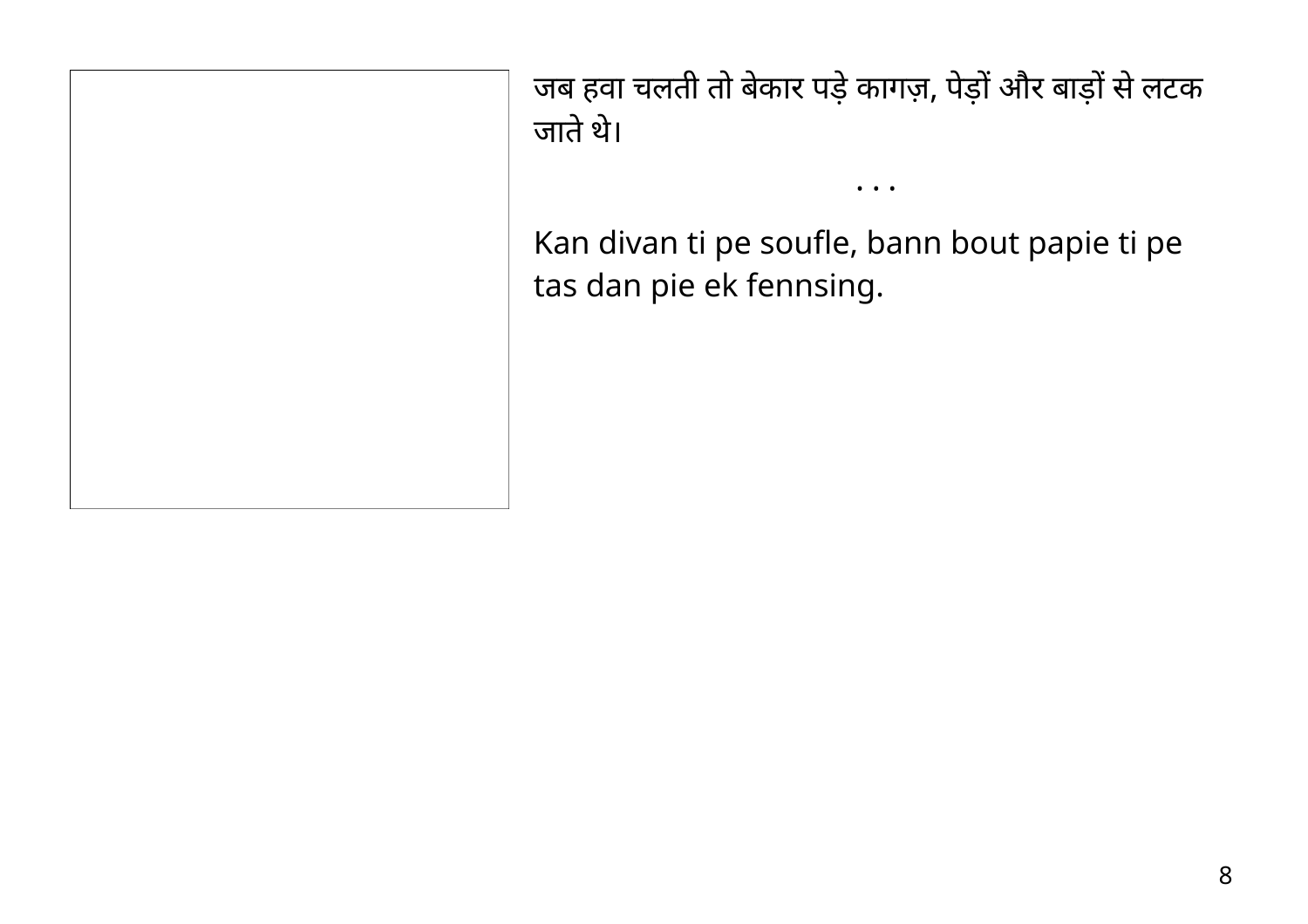असावधानी से फेंके गए काँच के टुकड़ों से लोग घायल हो जाते थे।

Dimounn ti pe gagn koupe ar vit kase ki lezot ti pe avoye san reflesi.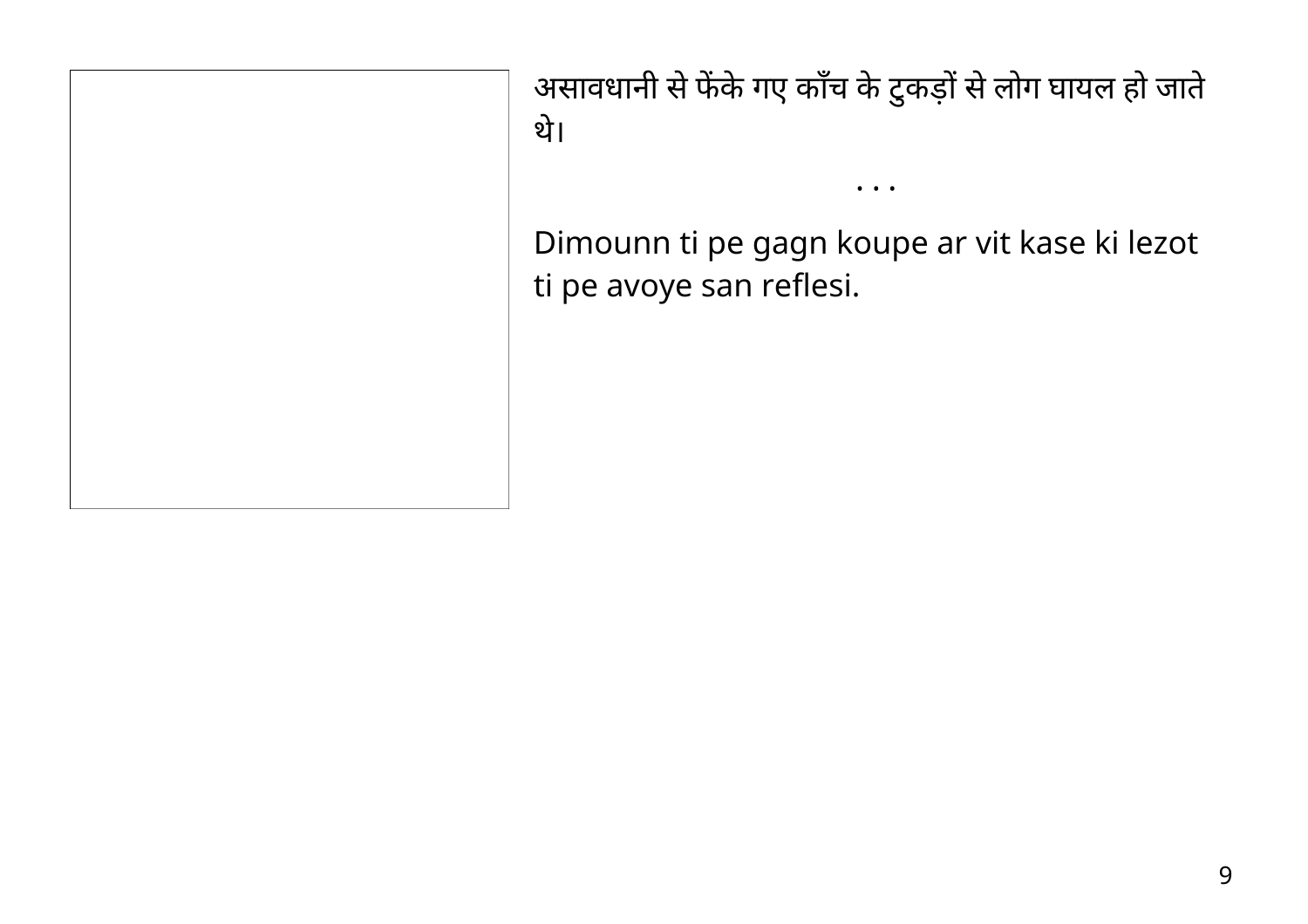फिर एक दिने, नल सूख गये और हमारे बर्तन खाली रह गए।

 $\bullet\quad \bullet\quad \bullet$ 

Ala enn zour, robine finn aret koule ek tou touk, tank ek seo ti'nn vid.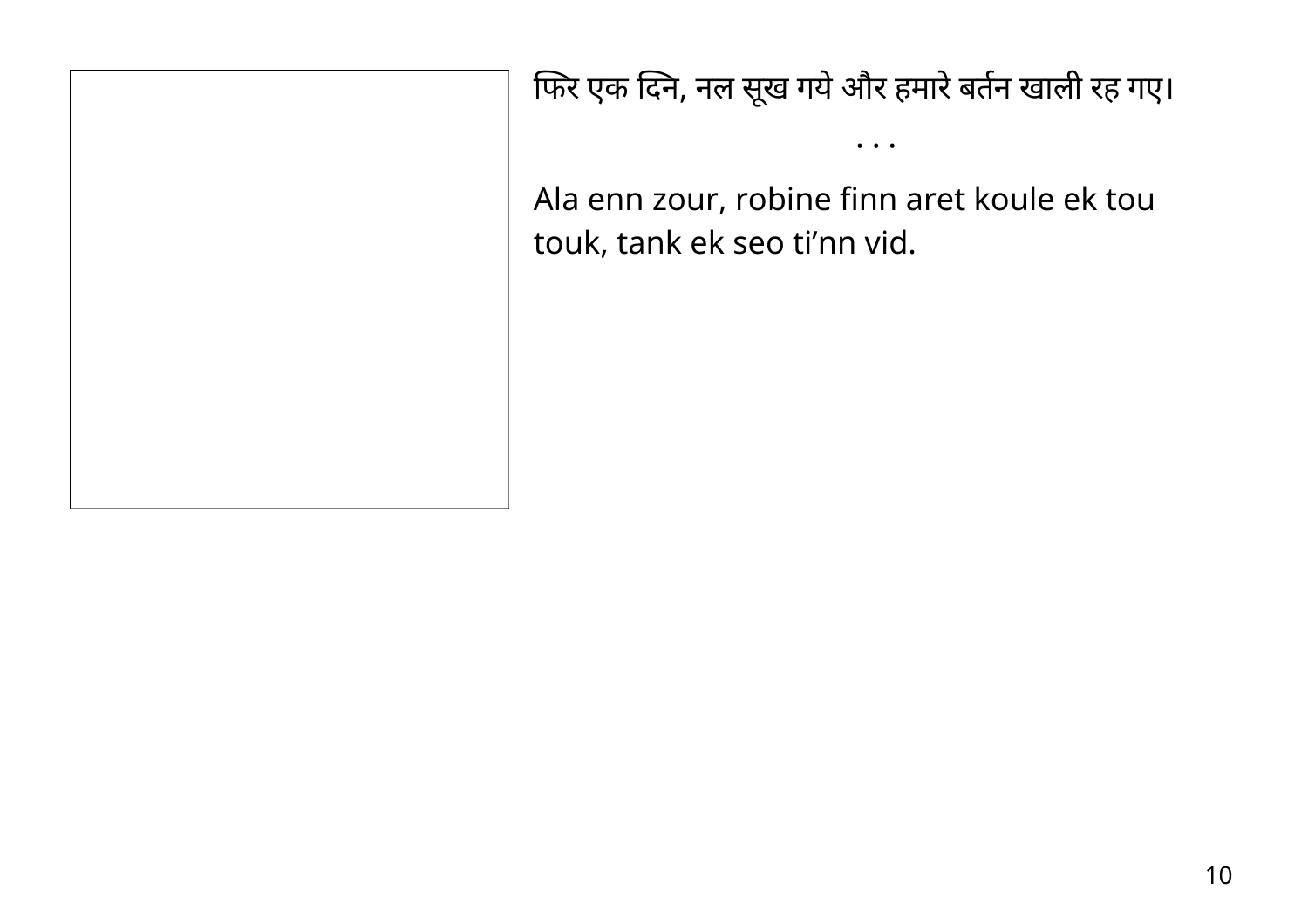मेरे पिता ने घर-घर जाकर लोगों से विनेती की कि वो गाँव की बैठक में आएं।

• • •

Mo papa finn al dan bann lakaz ek finn dimann bann dimounn partisip dan enn renion ki vilaz ti pe fer.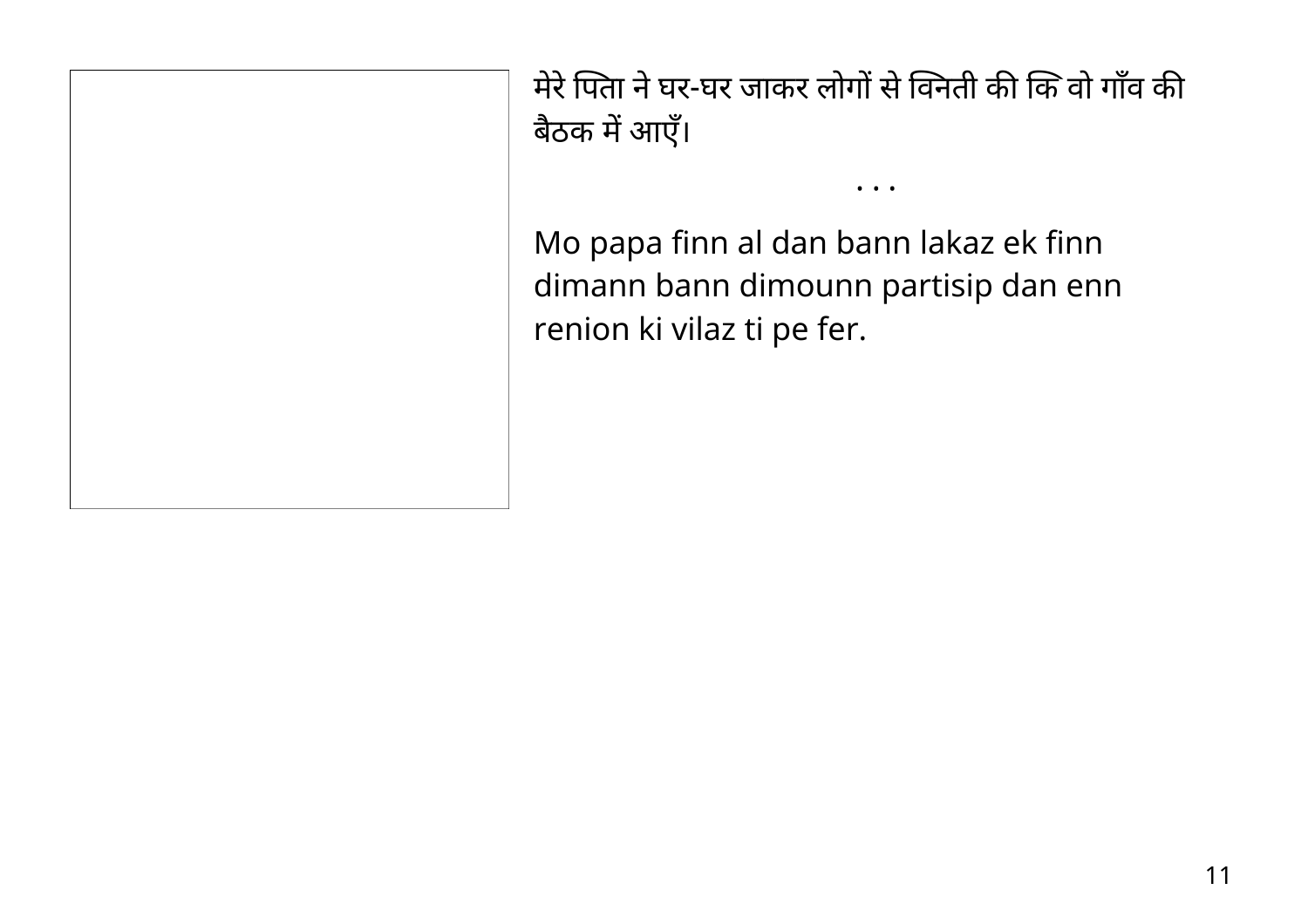एक बड़े पेड़ के नीचे लोग इकट्ठे हुए और उन्होंने सुना।

Dimounn ti'nn rasanble anba enn gran pie ek ti pe ekoute.

 $\bullet\quad\bullet\quad\bullet$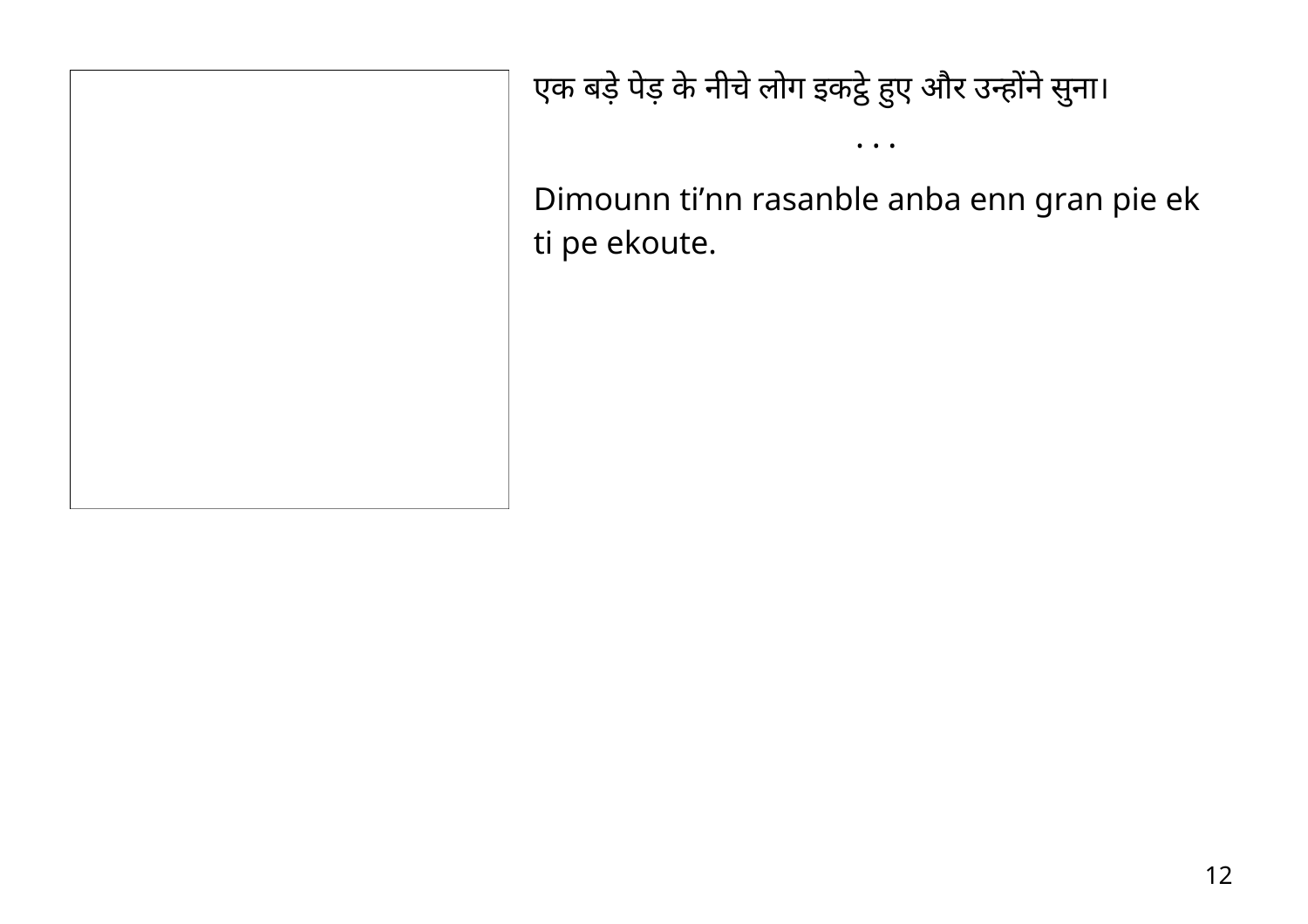मेरे पिता ने खड़े होकर कहा "हमारी समस्याओं को सुलझाने के लिए हमें साथ मिलकर काम करना होगा"।

• • •

Mo papa nek leve ek dir, « Nou bizin travay ansam pou rezoud nou problem. »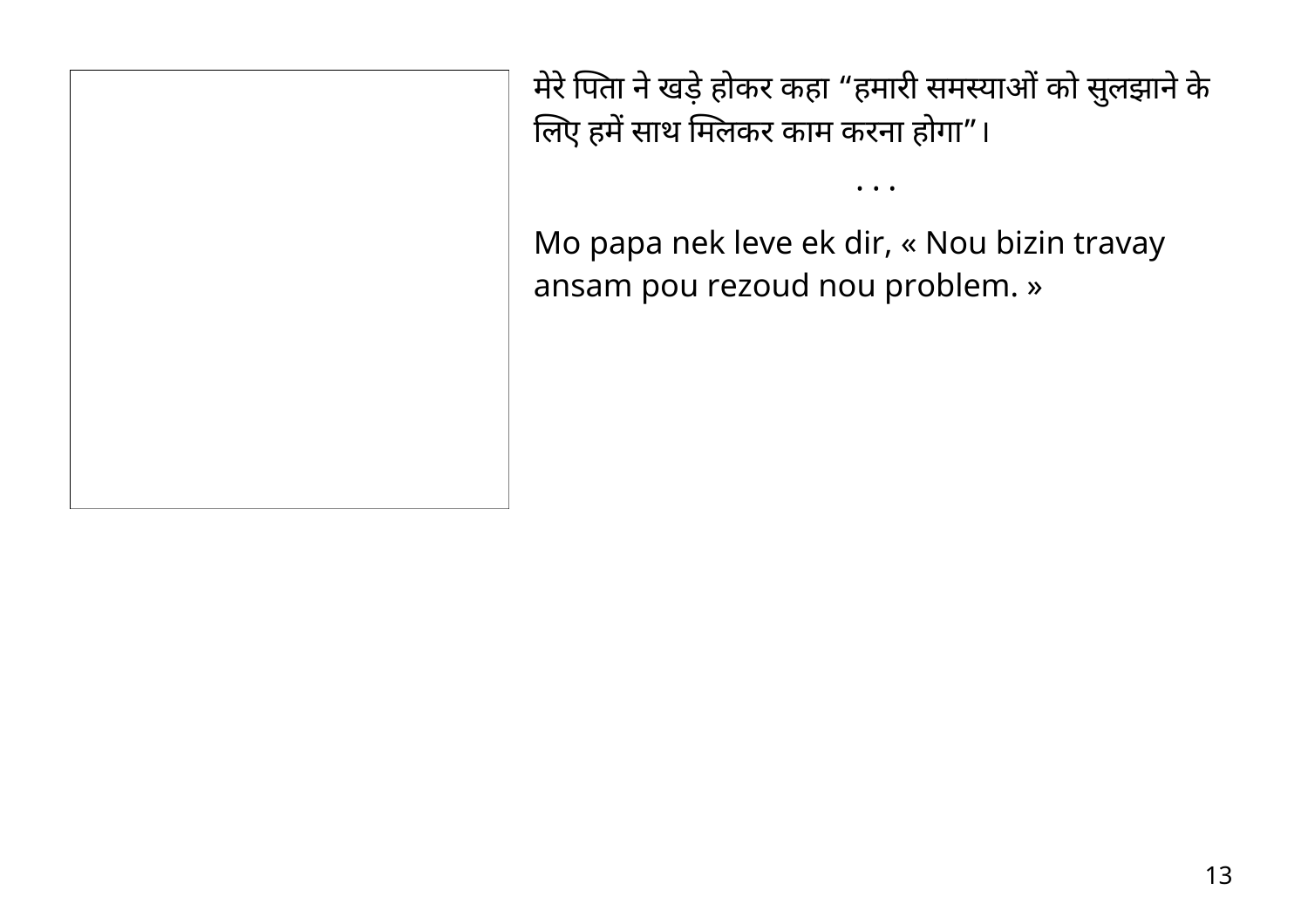पेड़ की डाली पर बैठा आठ वर्षीय जुमा चिल्लाया "मैं सफाई में मदद कर सकता हूँ"।

• • •

Juma, ki ti ena wit-an e ki ti pe asize lor enn tron, nek kriye, « Mo kapav ede pou netwaye.

»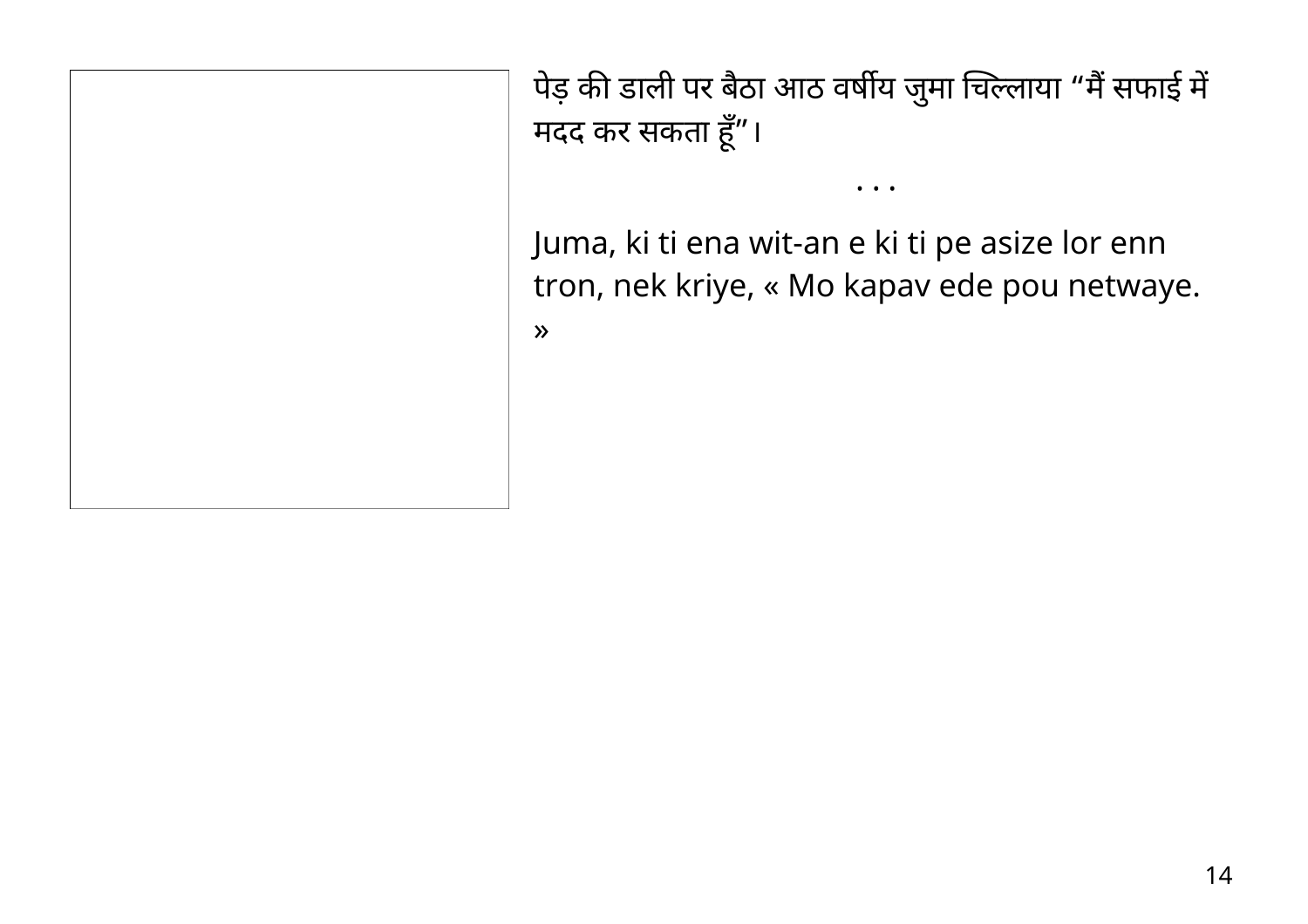एक मोहला ने कहा "मोहलाएँ मेरे साथ मिलेकर फ़सल उगा सकती हैं"।

• • •

Enn madam nek dir, « Bann madam kapav zwenn mwa pou kiltiv nouritir. »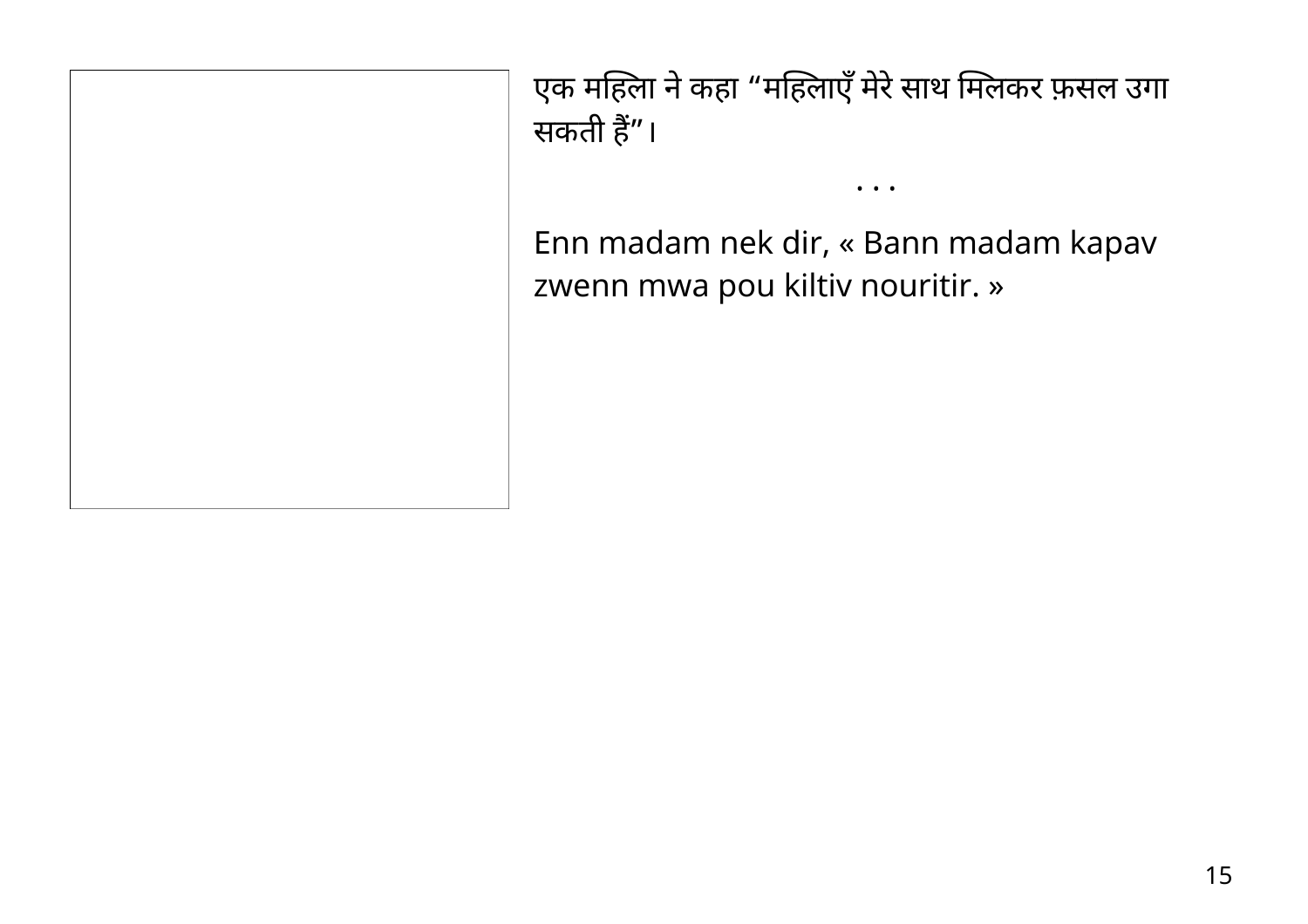एक और आदमी खड़ा हुआ और बोला "आदमी कुआँ खोदेंगे"।

• • •

Enn lot misie nek leve ek dir, « Bann misie pou fouy enn pwi. »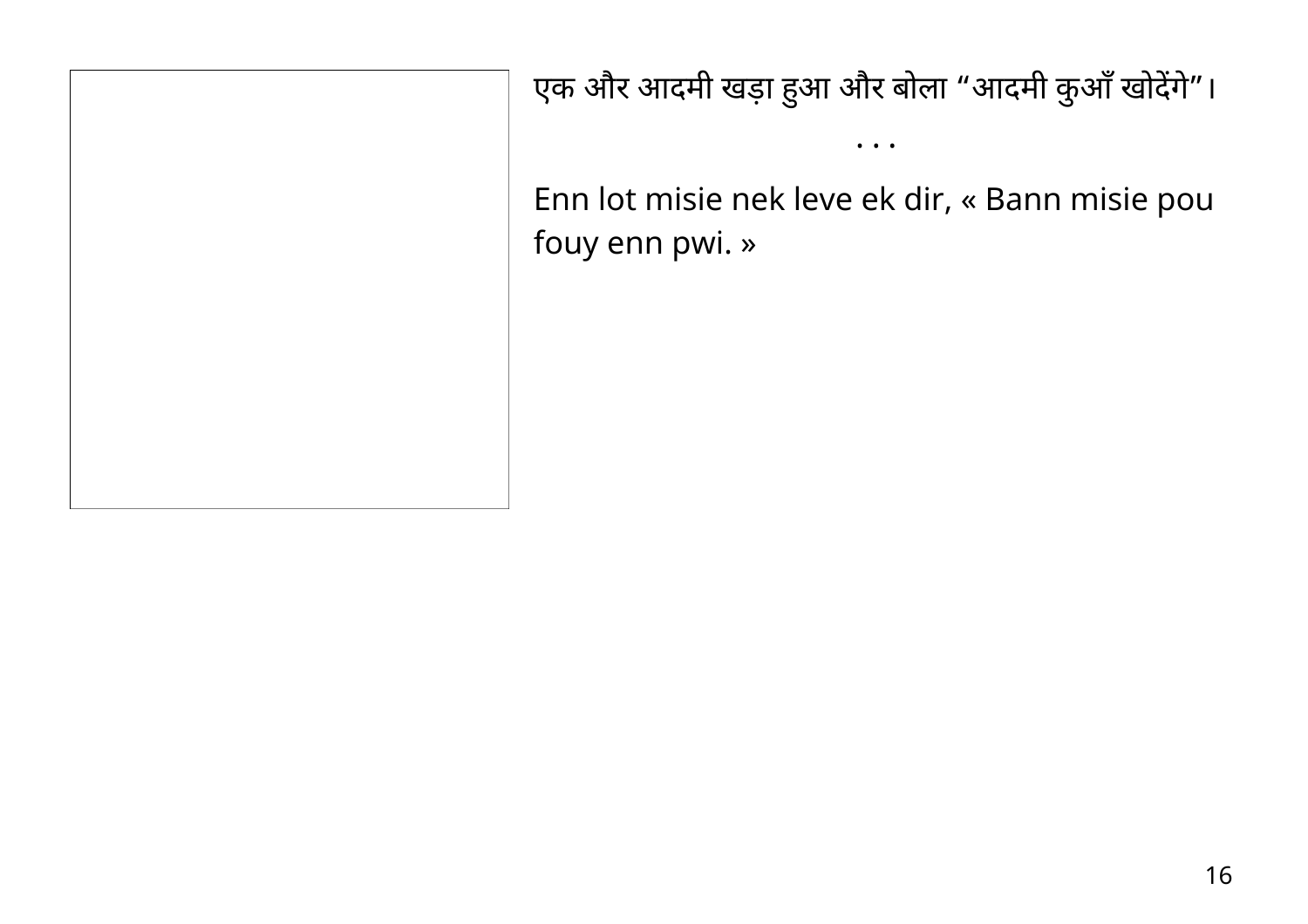हमने साथ मिलकर एक स्वर में ज़ोर से कहा "हम अपनी ज़िदगी ज़रूर बदलेंगे"। उस दिने से हम अपनी समस्याओं को हल करने के लिए साथ काम करते हैं।

Nou tou finn kriye ensam, « Nou bizin sanz nou lavi. » Depi sa zour-la nou tou finn travay ansam pou rezoud nou problem.